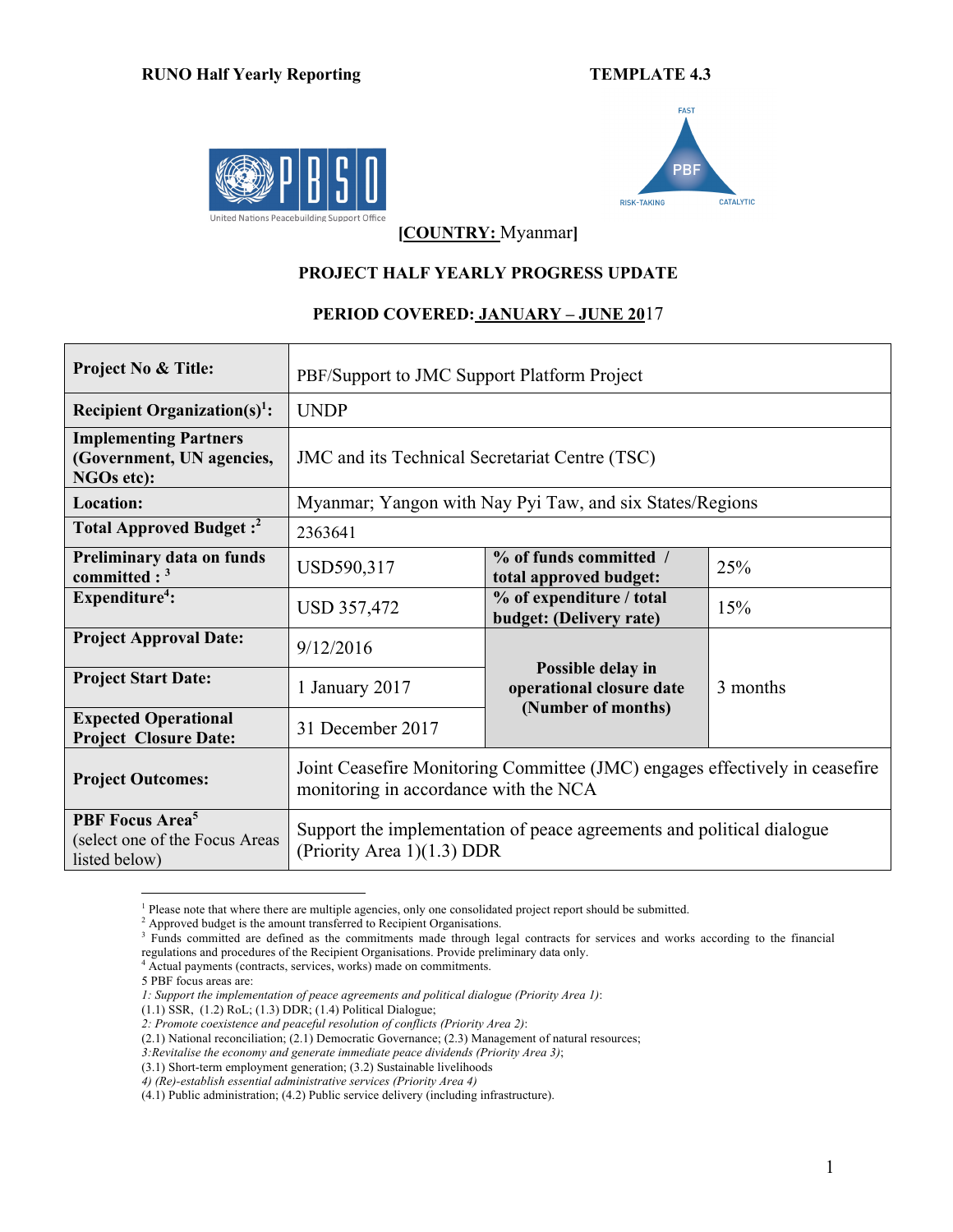## **Qualitative assessment of progress**

| For each intended outcome,<br>provide evidence of progress<br>during the reporting period.<br>In addition, for each outcome<br>include the outputs achieved.<br>$(1000$ characters max.)                           | Notwithstanding the project's delayed start it provided institutional and technical support to the JMC;<br>put in place project recruitments and mobilized the required resources. Output 1: The JMC convened<br>tri-partite committees at Union, 6 state/regions, and the first at local level, and corresponding<br>secretariats; drafted and validated new SOPs: undertook training activities for members and staff; and<br>convened stakeholder briefings and community outreach. Output 2: The project laid the groundwork<br>for the TNA planned for late June. Output 3: The project initiated its human resource placements;<br>undertook the first operational assessment of the TSC; and mobilized donor resources to meet its<br>required budget. |
|--------------------------------------------------------------------------------------------------------------------------------------------------------------------------------------------------------------------|---------------------------------------------------------------------------------------------------------------------------------------------------------------------------------------------------------------------------------------------------------------------------------------------------------------------------------------------------------------------------------------------------------------------------------------------------------------------------------------------------------------------------------------------------------------------------------------------------------------------------------------------------------------------------------------------------------------------------------------------------------------|
| Do you see evidence that the<br>project is having a positive<br>impact on peacebuilding?<br>(1000 characters max.)                                                                                                 | Given delays in start-up, the impact on peacebuilding is too early to measure but the JMC has already<br>through its work, before the establishement of the platform been able to reduce tensions in ceasefire<br>areas with very limited resources, and the support from PBF will enable the JMC to quickly increase<br>operations and significantly improve its capability to solve tenstions peacefully which will enable<br>longterm peacebuilding in those areas.                                                                                                                                                                                                                                                                                        |
| Were there catalytic effects<br>from the project in the period<br>reported, including additional<br>funding commitments or<br>unleashing/ unblocking of any<br>peace relevant processes?<br>(1000 characters max.) | The initial PBF support was catalytic to mobilize resources from the Government of Norway, UNDP<br>and the Joint Peace Fund (JPF), meeting its full resource requirement. With the project underway, the<br>JMC also tabled its first formal request for technical assistance from projec.                                                                                                                                                                                                                                                                                                                                                                                                                                                                    |
| If progress has been slow or<br>inadequate, provide main<br>reasons and what is being<br>done to address them.<br>$(1000$ characters max.)                                                                         | The project was delayed by 3 months, due to delays in Government approval processes. As a result,<br>project has only been in implementation for 2.5 months. Over project implementation, the JMC has<br>also experienced challenges in scaling-up its operations, including recruiting qualified personnel,<br>particularly for state/region levels. UNDP has taken measures to expedite project implementation,<br>including using a ligher financial transfer modality over the first quarter to expedite the transfer to<br>national counterparts.                                                                                                                                                                                                        |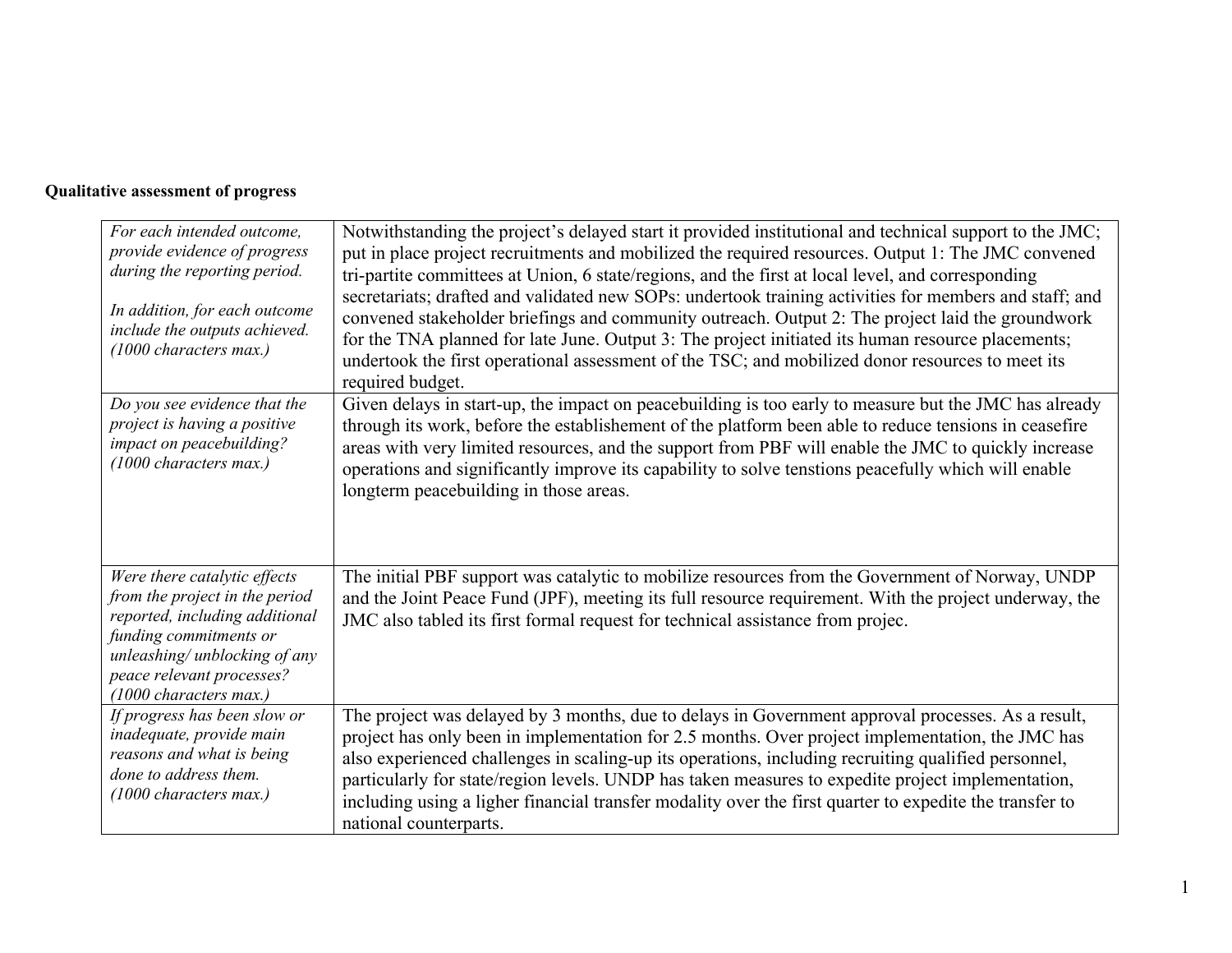| What are the main<br>activities/expected results for<br>the rest of the year?<br>(1000 characters max.) | - Continued and regularized instituional support to the JMC, enabling multi-level tripartite meetings,<br>the running and staffing of existing offices at state/region, and set-up and staffing of local level<br>offices; drafitng SOPs; undertaking MVR activities in response to violations; and sharing information<br>with and outreaching stakeholders and communities.<br>- Completion of the TNA and drafting and validating the Technical Assitance Plan<br>- Provision of technical assistance (experts, training and exposure) to JMC including on gender and<br>protection |
|---------------------------------------------------------------------------------------------------------|----------------------------------------------------------------------------------------------------------------------------------------------------------------------------------------------------------------------------------------------------------------------------------------------------------------------------------------------------------------------------------------------------------------------------------------------------------------------------------------------------------------------------------------------------------------------------------------|
| Is there any need to adjust<br>project strategies/                                                      | Project would need to be extended for a further period of 3 months.                                                                                                                                                                                                                                                                                                                                                                                                                                                                                                                    |
| duration/budget etc.?                                                                                   |                                                                                                                                                                                                                                                                                                                                                                                                                                                                                                                                                                                        |
| $(1000$ characters max.)                                                                                |                                                                                                                                                                                                                                                                                                                                                                                                                                                                                                                                                                                        |
| Are there any lessons learned<br>from the project in the period<br>reported?<br>(1000 characters max.)  | Although this was not possible for adminitrative reasons, it would have facilitated implementation if<br>the start and end date of the PBF project would have corresponded with the dates of the JMC support<br>plaform (1 April 2017-31 March 2018). This would also have enabled more accurate reporting.                                                                                                                                                                                                                                                                            |
| What is the project budget                                                                              | Expenditure to-date (committed): USD 590,317 (25%)                                                                                                                                                                                                                                                                                                                                                                                                                                                                                                                                     |
| expenditure to date                                                                                     | Expenditre to-date (disbursed): USD 357,472 (15%)                                                                                                                                                                                                                                                                                                                                                                                                                                                                                                                                      |
| (percentage of allocated                                                                                |                                                                                                                                                                                                                                                                                                                                                                                                                                                                                                                                                                                        |
| project budget expensed by the<br>date of the report) $-$                                               |                                                                                                                                                                                                                                                                                                                                                                                                                                                                                                                                                                                        |
| preliminary figures only?                                                                               |                                                                                                                                                                                                                                                                                                                                                                                                                                                                                                                                                                                        |
| (1000 characters max.)                                                                                  |                                                                                                                                                                                                                                                                                                                                                                                                                                                                                                                                                                                        |
| Any other information that the                                                                          |                                                                                                                                                                                                                                                                                                                                                                                                                                                                                                                                                                                        |
| project needs to convey to                                                                              |                                                                                                                                                                                                                                                                                                                                                                                                                                                                                                                                                                                        |
| PBSO (and JSC) at this stage?                                                                           |                                                                                                                                                                                                                                                                                                                                                                                                                                                                                                                                                                                        |
| $(1000$ characters max.)                                                                                |                                                                                                                                                                                                                                                                                                                                                                                                                                                                                                                                                                                        |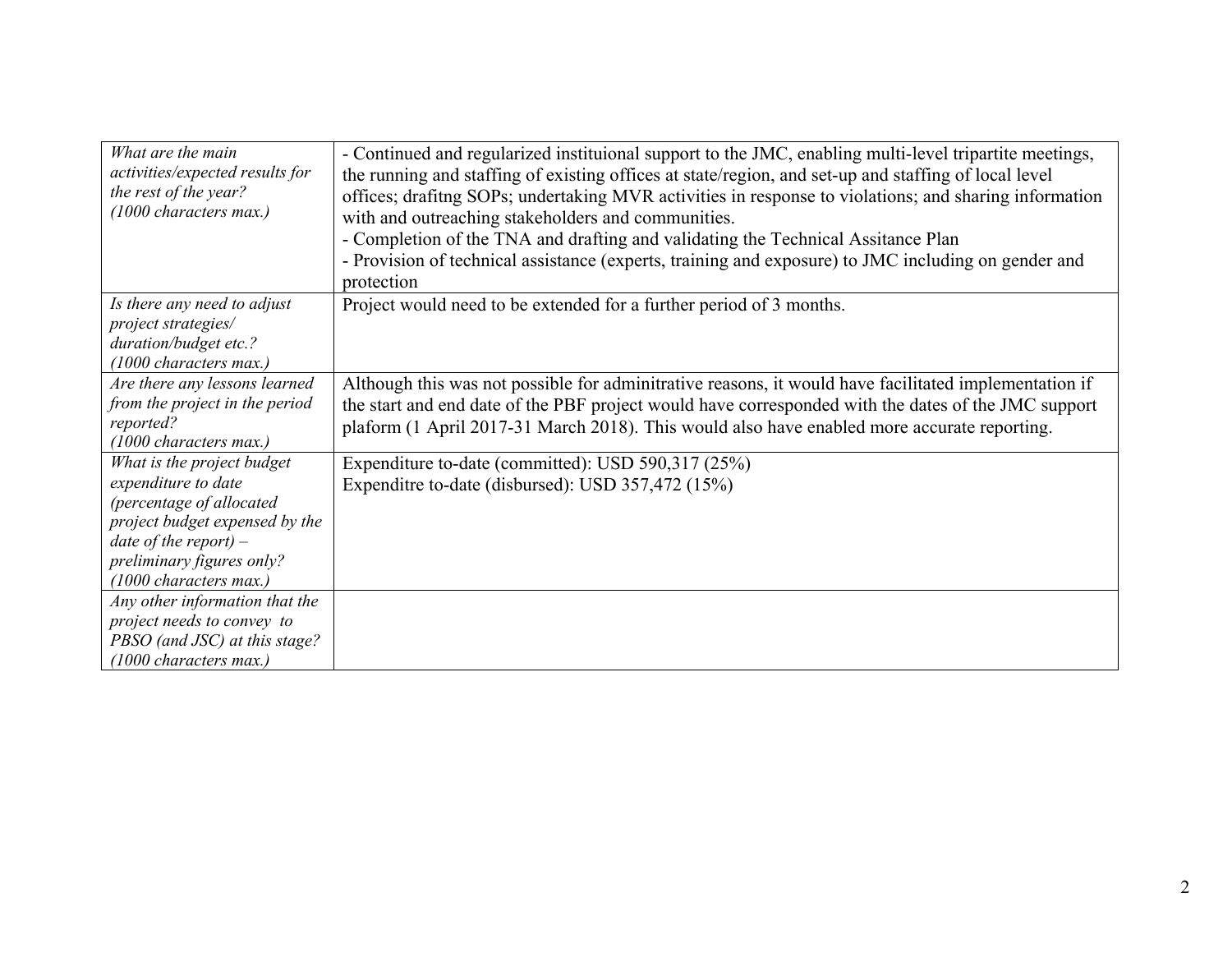**INDICATOR BASED PERFORMANCE ASSESSMENT***: Using the Project Results Framework as per the approved project document- provide an update on the achievement of key indicators at*  both the outcome and output level in the table below. Where it has not been possible to collect data on indicators, state this and provide any explanation in the qualitative text above. (250 characters max per entry)

| Outcome                                                                                                                                               | <b>Performance Indicator</b>                                                                       | <b>Indicator</b><br><b>Baseline</b> | <b>End of Project</b><br><b>Target</b>             | <b>Current progress</b>                                                               | <b>Reasons for</b><br>Variance if any         | <b>Adjustments</b><br>of Targets |
|-------------------------------------------------------------------------------------------------------------------------------------------------------|----------------------------------------------------------------------------------------------------|-------------------------------------|----------------------------------------------------|---------------------------------------------------------------------------------------|-----------------------------------------------|----------------------------------|
| Outcome 1<br><b>JMC</b> engages effectively<br>in ceasefire monitoring<br>in accordance with NCA<br>and international                                 | # of NCA violations<br>resolved informed by<br>international standards                             | $\theta$                            | <b>TBC</b>                                         | Dec-17 result<br>measurement                                                          |                                               |                                  |
| standards                                                                                                                                             | Perceptions of confidence<br>of NCA signatories in the<br><b>JMC</b>                               | $\overline{0}$                      | <b>TBC</b><br>Perception survey<br>to be conducted | Dec-17 result<br>measurement                                                          |                                               |                                  |
|                                                                                                                                                       | % Public understanding of<br>the JMC                                                               | $\overline{0}$                      | <b>TBC</b><br>Perception survey<br>to be conducted | Dec-17 result<br>measurement                                                          |                                               |                                  |
| Output 1.1:<br>The JMC tripartite<br>mechanism established at<br>central level in target<br>states/regions and in<br>priority township<br>locations   | # of JMC committee bodies<br>fully operational at union,<br>state/region and local levels          | $\overline{0}$                      | 1 JMC-U, 6 JMC-<br>S and 5 JMC-L                   | Dec-17 result<br>measurement<br>Interim progress:<br>1 JMC-U, 6 JMC-<br>S and 1 JMC-L |                                               |                                  |
|                                                                                                                                                       | % of women members in<br><b>JMC</b> committee bodies at<br>union, state/region and<br>local levels | $\theta$                            | 30%                                                | Dec-17 result<br>measurement                                                          |                                               |                                  |
| Output 1.2:<br><b>JMC-TSC</b> offices are<br>functioning and staffed,<br>at central level, in target<br>states/regions and in<br>priority local areas | # of JMC-TSC offices fully<br>functional at union,<br>state/region and local levels                | $\overline{0}$                      | 1 TSC-U, 6 TSC-<br>S and 5 TSC-L                   | Interim progress:<br>1 JMC-U, 6 JMC-<br>S and 0 JMC-L                                 | TSC-Ls to<br>be set-up in<br>phased<br>manner |                                  |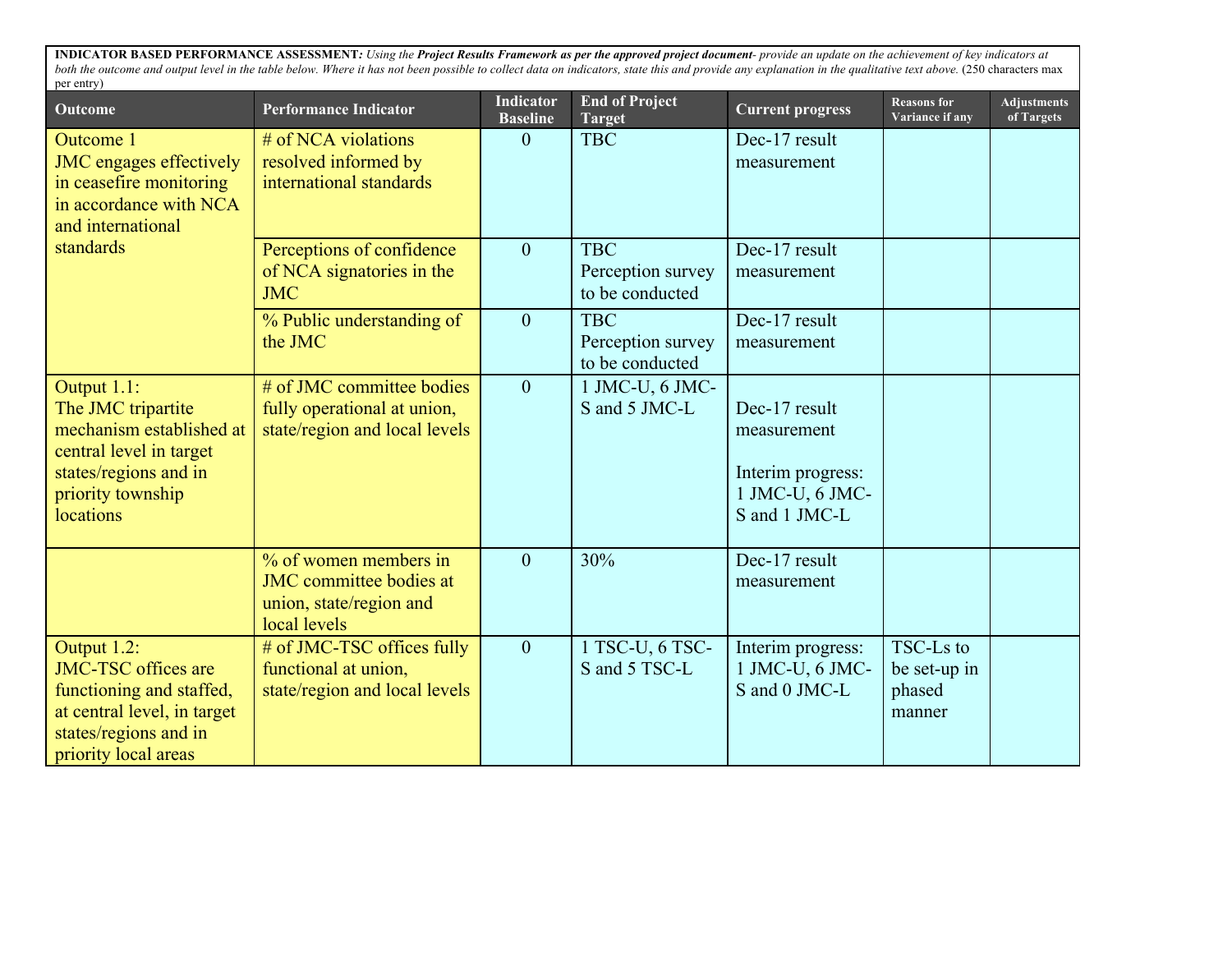|                                                                                                                                                                                                      | % of women employed in<br>JMC-TSC at union,<br>state/region and local level | $\overline{0}$ | 30%        | 30%                                                    |  |
|------------------------------------------------------------------------------------------------------------------------------------------------------------------------------------------------------|-----------------------------------------------------------------------------|----------------|------------|--------------------------------------------------------|--|
| Output 1.3:<br>The JMC tests and puts<br>in place its core SOPs for<br>MVR, dispute resolution,<br>conflict de-escalation<br>and civilian monitoring                                                 | # of SOPs tested and put in<br>place                                        | $\overline{0}$ | <b>TBC</b> | Dec-17 result<br>measurement<br>Interim progress:<br>8 |  |
| 1.4:<br>The JMC initiates<br>capacity-development<br>and training for JMC<br>members and TSC staffs<br>on all essential<br>normative functions of<br>ceasefire monitoring at<br>multi-levels defined | # number of tested training<br>curricula developed                          | $\overline{0}$ | <b>TBC</b> | NA (data not<br>available)                             |  |
| Output 1.5:<br>The JMC undertakes<br><b>MVR</b> activities in<br>response to ceasefire<br>violations and<br>complaints                                                                               | # of ceasefire violations<br>resolved by the JMC                            | $\mathbf{1}$   | <b>TBC</b> | Dec-17 result<br>measurement                           |  |
| Output 1.6:<br>JMC undertakes periodic<br>information-sharing with                                                                                                                                   | % of JMC members<br>expressing confidence in<br>the JMC                     | <b>TBC</b>     | <b>TBC</b> | Dec-17 result<br>measurement                           |  |
| stakeholders at all levels;<br>and able to run outreach<br>with communities in<br>target states/regions                                                                                              | # of civilians reached with<br>information on the JMC                       | $\overline{0}$ | <b>TBC</b> | Dec-17 result<br>measurement                           |  |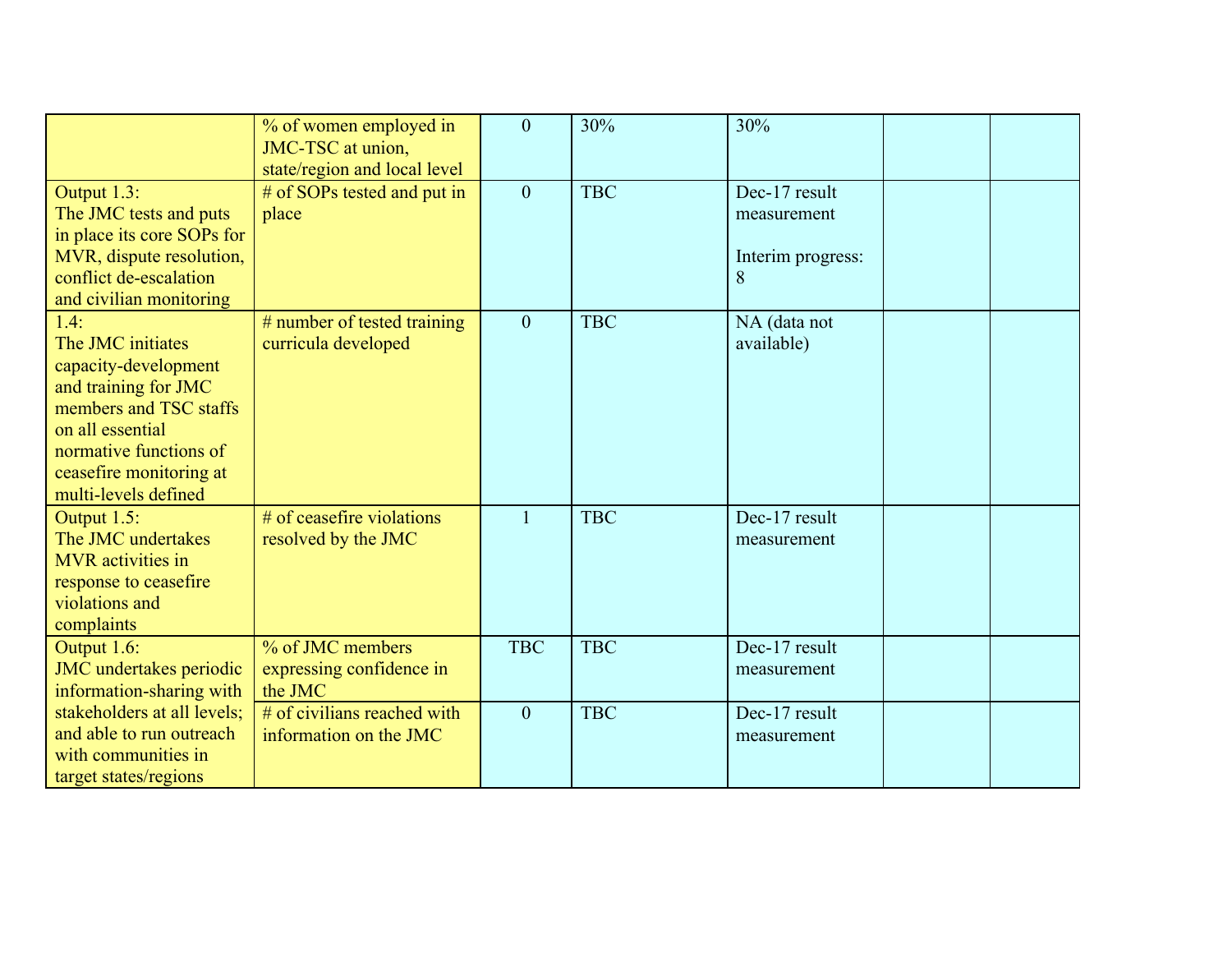| Output 2.1:<br>The JMC is supported to<br>draw a validated<br>multiannual technical<br>assistance provision                                                                                                                                                                     | <b>Technical Needs</b><br>Assessment completed and<br>validated                                            | $\theta$       | $\mathbf{1}$ | Delayed, to be<br>ready in July 2017      |  |
|---------------------------------------------------------------------------------------------------------------------------------------------------------------------------------------------------------------------------------------------------------------------------------|------------------------------------------------------------------------------------------------------------|----------------|--------------|-------------------------------------------|--|
|                                                                                                                                                                                                                                                                                 | Multi-annual technical<br>assistance plan developed                                                        | $\theta$       | $\mathbf{1}$ | Delayed, to be<br>ready in August<br>2017 |  |
| Output 2.2: The Platform<br>puts in place a<br>mechanism for<br>coordinating technical<br>support - Technical<br><b>Support Group</b>                                                                                                                                           | Coordinated technical<br>support work plan prepared<br>and implemented                                     | $\overline{0}$ | $\mathbf{1}$ | Dec-17 result<br>measurement              |  |
| Output 2.3<br>The JMC benefits from<br>access to a long-term<br>technical consultant,<br>capacity-development<br>and exposure to<br>international<br>comparative experience<br>including on key<br>ceasefire interface issues<br>such as gender and<br>protection of civilians. | # of JMC-TSC staffs and<br><b>JMC</b> members received<br>capacity development<br>support                  | $\theta$       | <b>TBC</b>   | Dec-17 result<br>measurement              |  |
|                                                                                                                                                                                                                                                                                 | # of JMC-TSC staffs and<br><b>JMC</b> members received<br>capacity development<br>support on gender issues | $\theta$       | <b>TBC</b>   | Dec-17 result<br>measurement              |  |
|                                                                                                                                                                                                                                                                                 | # of JMC-TSC staffs and<br><b>JMC</b> members received<br>capacity development                             | $\overline{0}$ | <b>TBC</b>   | Dec-17 result<br>measurement              |  |